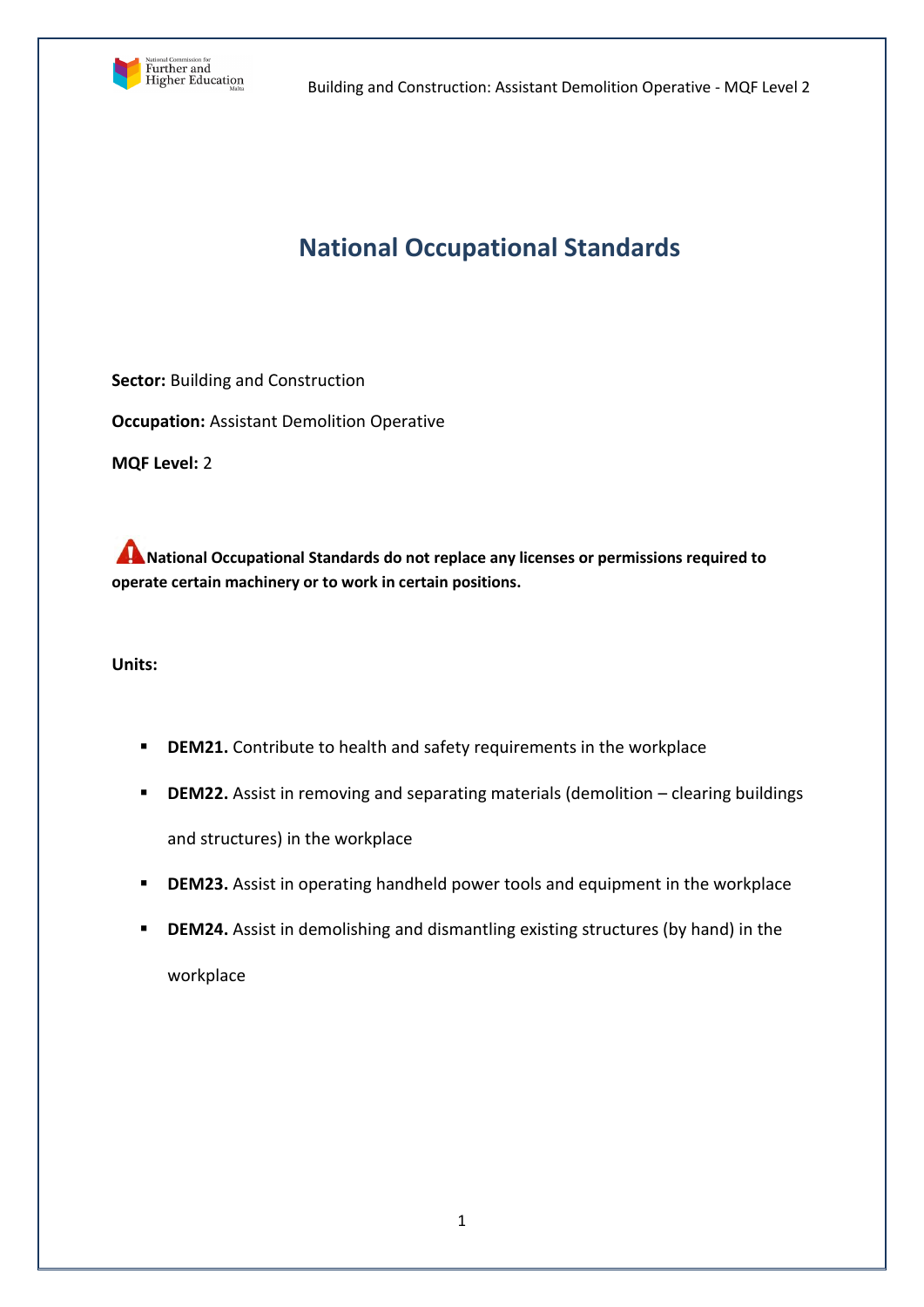

## **DEM21 - Contribute to health and safety requirements in the workplace**

This unit lists the knowledge and skills required by a person holding this position to contribute to carrying out safe work activities in compliance with health and safety activities.

Upon completion of this unit the persons carrying out this work will possess the necessary knowledge and skills to follow health and safety procedures which ensure that their actions do not create health and safety risks to self or to others.

## **Performance Criteria**

The candidate must have the necessary knowledge and skills to:

1. Follow safe working practices in accordance with the workplace health and safety regulations

2. Identify potential hazards associated with own work practices and the workplace, and report them in accordance with organisational procedures

3. Follow correct procedures in the event of hazards or injury or ill health

4. Carry out work practices to comply with supplied information to contribute to a healthy, safe and secure working environment

#### **Required Knowledge**

The Level 2 Assistant Demolition Operative must know and state:

- 1. Their roles and responsibilities under the Health and Safety Act as amended by Act XXXII of 2007 or any subsequent current legislation
- 2. Their health concerns associated with the workplace and safe practices when carrying out work activities
- 3. The importance of co -operating with their employer on matters related to health and safety to safeguard their own wellbeing and that of others affected by their work activities
- 4. The organisational policies regarding legislation and guidance which need to be complied with
- 5. The potential hazards in the workplace such as; electricity and other utility services, contaminants, hazardous and non-hazardous substances, waste materials, working at height, work equipment, access equipment, obstructions, fire risks, manual handling, proximity, third party hazards, and changing weather conditions
- 6. The importance of being aware and alert to the presence of hazards on site and other work areas
- 7. The effect of any toxic or hazardous substances detected on site and what precautions need to be taken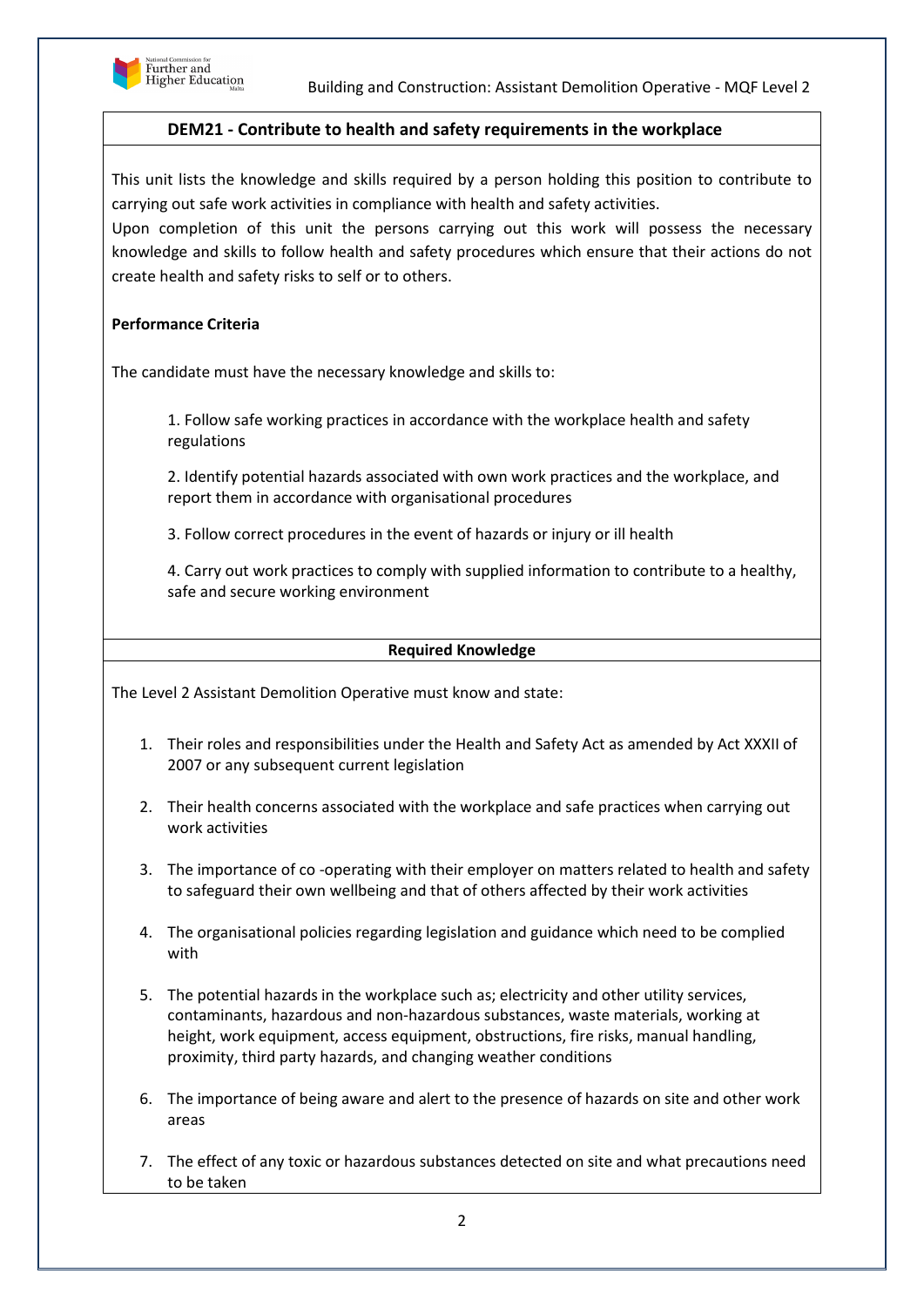

- 8. The risks to health within a construction environment- substances hazardous to health, drugs and alcohol
- 9. The importance of correct storage of combustibles and chemicals on site
- 10. The arrangements to follow regulations regarding security on site and in the workplace e.g. storage of materials, components, tools, plant and equipment
- 11. The importance of working around mobile plant and equipment on site- keeping safe distances away from working machinery
- 12. The security arrangements and procedures that should be observed and followed when working on site
- 13. The procedures for dealing with accidents and emergencies associated with the workplace and environment
- 14. The importance of reporting accidents and near misses to superiors
- 15. Personal responsibility for behaviour of health, safety and welfare on site and the consideration of others

#### **Required Skills**

The Level 2 Assistant Demolition Operative must be able to follow instructions to:

- 1. Comply with their individual duties and legal obligations under the Health and Safety Act XXXV11 of 2007 or any subsequent current legislation
- 2. Work according to health and safety regulations and other relevant regulations that apply to the work requirements
- 3. Comply with safe working practices in accordance with organisational procedures
- 4. Recognise any hazards and hazardous materials associated with workplace activities and how changing circumstances could increase those hazards
- 5. Report any hazards and risks and changing circumstances to superiors in accordance with organisational procedures
- 6. Report near misses and accidents to superiors
- 7. Recognise emergency situations and report them in accordance with organisational requirements.
- 8. Identify and use the provided Personal Protective Equipment (PPE) and Respiratory Equipment (RPE) when necessary to carry out work duties
- 9. Comply with organisational procedures for safely working around mobile plant and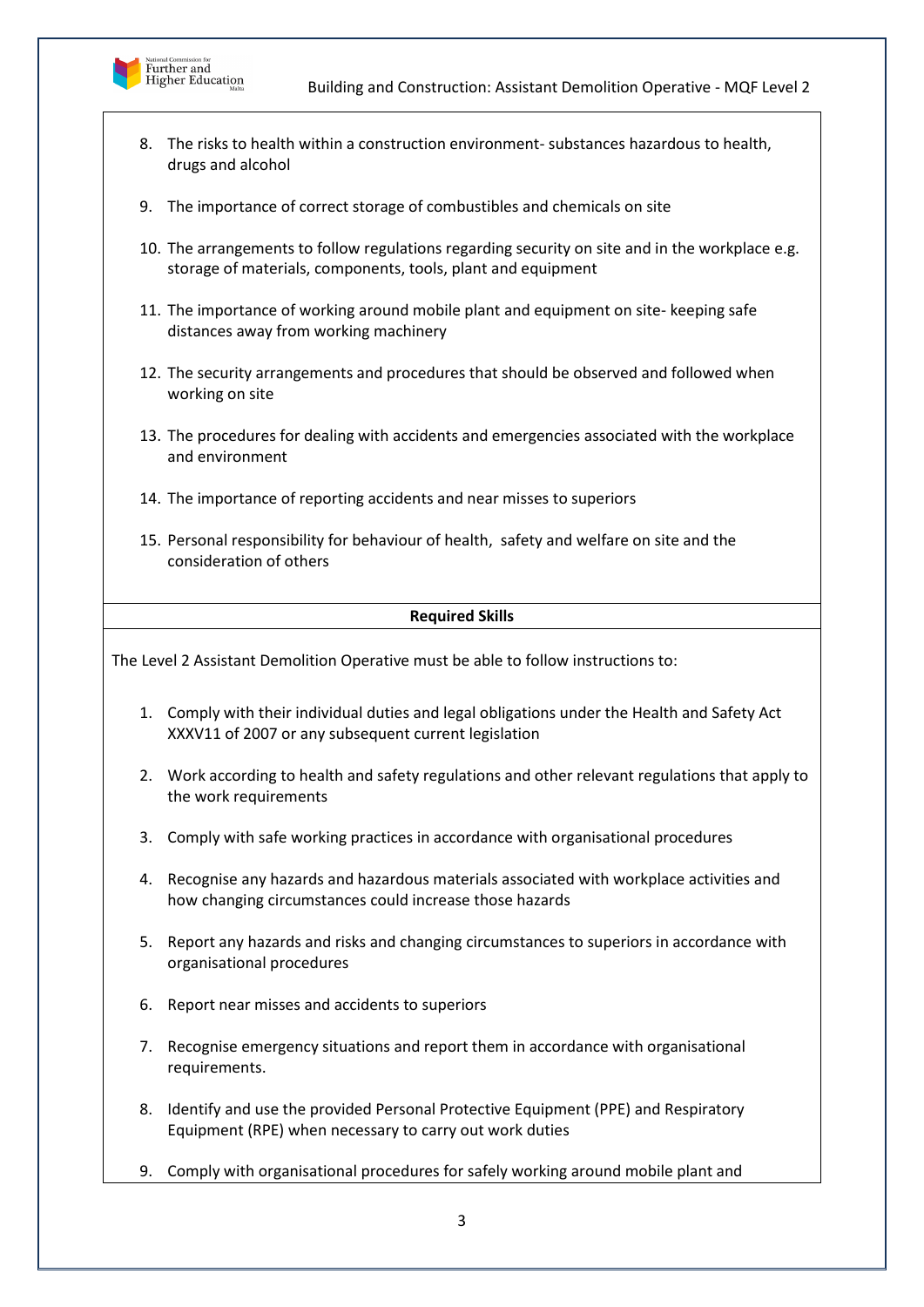

equipment

- 10. Assist in carrying out work activities to protect work areas from damage
- 11. Demonstrate good personal behaviour for workplace health safety and welfare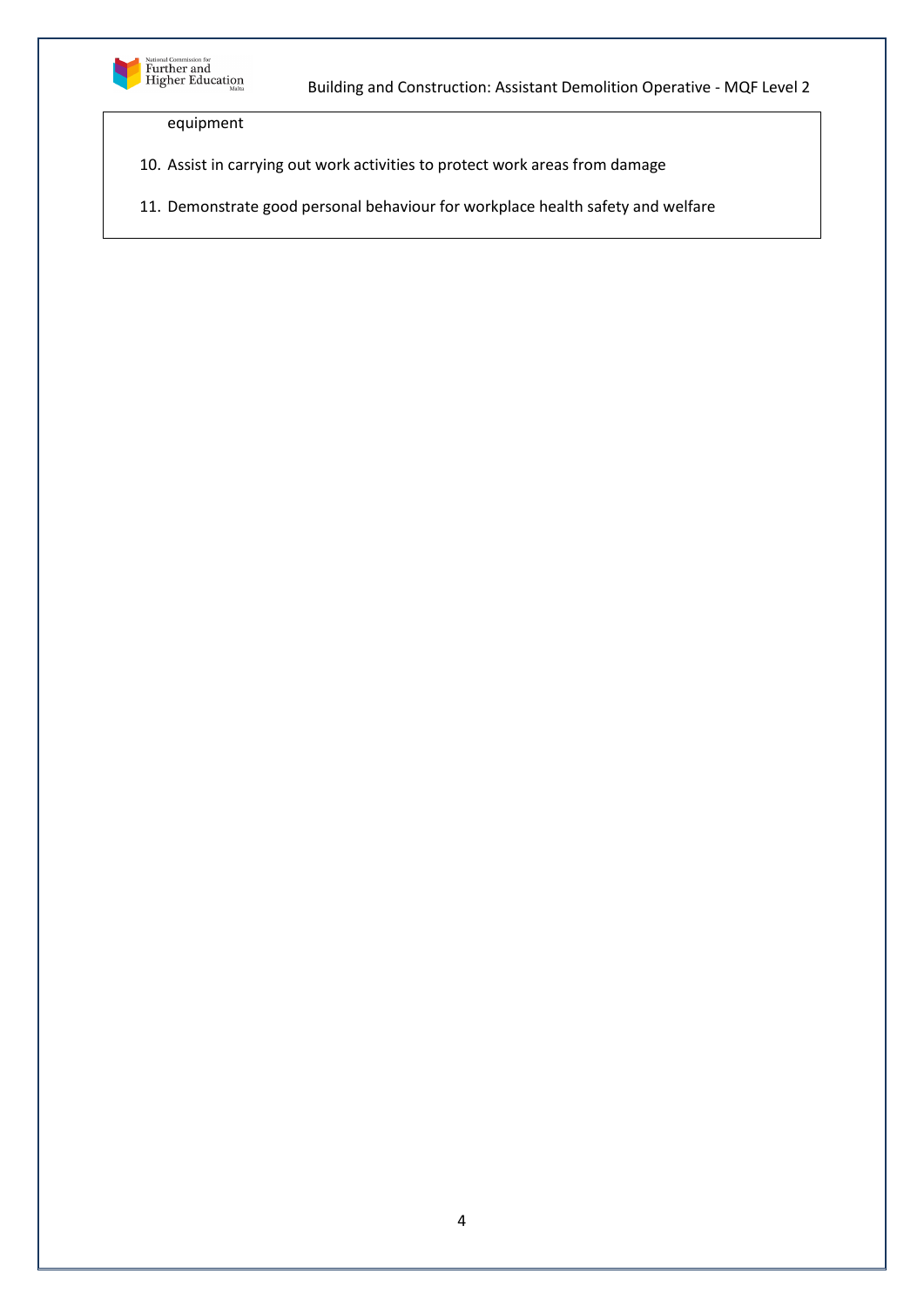

# **DEM22 - Assist in removing and separating materials (demolition – clearing buildings and structures) in the workplace**

This unit lists the knowledge and skills needed by a person holding this position to carry out activities in dismantling, clearing, removing and separating components from buildings and structures in the workplace.

Upon completion of this unit, the person carrying out this work will possess the necessary knowledge and skills to assist in removing, sorting, salvaging and separating materials and components for disposal or recycling in accordance with demolition work requirements and procedures.

# **Performance Criteria**

The candidate must have the necessary knowledge and skills to:

1. Identify given information relating to the requirements for dismantling, removing and separating materials and components

2. Carry out safe working practices

3. Follow instructions to select materials, and use appropriate tools and equipment to carry out the clearing of buildings and structures

4. Remove, separate, sort, prepare and store components

5. Conform to organisational instructions and procedures to carry out the work efficiently and to specification

## **Required Knowledge**

The Level 2 Assistant Demolition Operative must know and state:

1. Their own responsibilities under current legislation and organisational requirements whilst working on site

2. Methods for dismantling, separating and storing of materials and equipment by manual handling methods

3. The purpose of health and safety equipment and the reasons for why and when it needs to be used, for collective protection measures, Personal Protective Equipment (PPE), Respiratory Protective Equipment (RPE)

4. The potential hazards and risks associated with dismantling, removing and separating existing components by hand -, hazardous and non- hazardous waste, materials

5. The organizational procedures for responding to emergencies

6. The different types of tools and equipment required to carry out the pre-demolition work requirements, hand tools, portable power tools, waste disposal/ re- cycling containers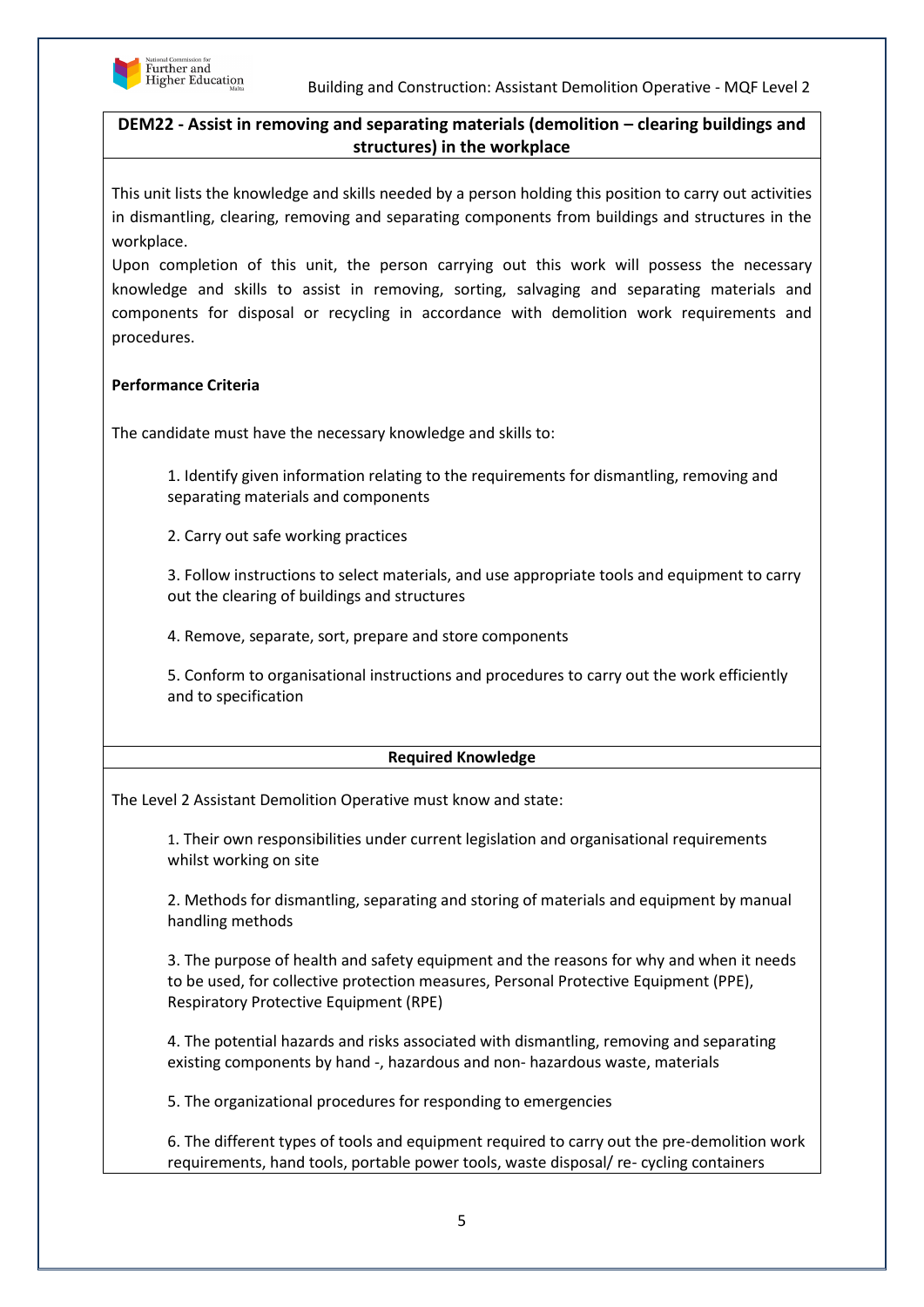

7. Preparation required to storage area(s) ready to receive materials and components (trucks, racks, bins, compounds skips, containers)

8. How to use tools and equipment to carry out pre–demolition activities

9. The reasons for and how to protect the work area from damage, workplace activities, safety of other occupations, proximity, third party hazards and varying weather conditions

10. The reasons for the separation of materials and components, and disposing of waste safely in accordance with organisational procedures and environmental considerations

11. How to identify and separate components and materials that can be salvaged and reused

12. Safe methods of removing existing materials and components

13. The importance of communicating with colleagues and other occupations during clearing and removal activities in buildings and structures

14. How the methods of work are applied to enable the work to be carried out safely

15. The procedures for dealing with problems which could affect the work programme

#### **Required Skills**

The Level 2 Assistant Demolition Operative must be able to:

- 1. Use Personal Protective Equipment (PPE), Respiratory Equipment (RPE), and Local Exhaust Ventilation (LEV) equipment for pre–demolition activities
- 2. Assist in protecting workplace and adjacent areas in accordance with organisational safe working practices and procedures
- 3. Assist in identifying and separating components and materials that can be salvaged and re-used
- 4. Use waste and recycling containers to dispose of and recycle waste
- 5. Work above and below ground level and work at height with materials, substances, tools and equipment
- 6. Assist in disconnecting, dismantling, removing, storing and separating materials and components by manual handling and using tools and equipment:
	- Timber and timber -based products
	- Bricks and blocks
	- Concrete
	- Glass and glass components
	- Fixtures and fittings
	- Sanitary ware and fittings
	- Metals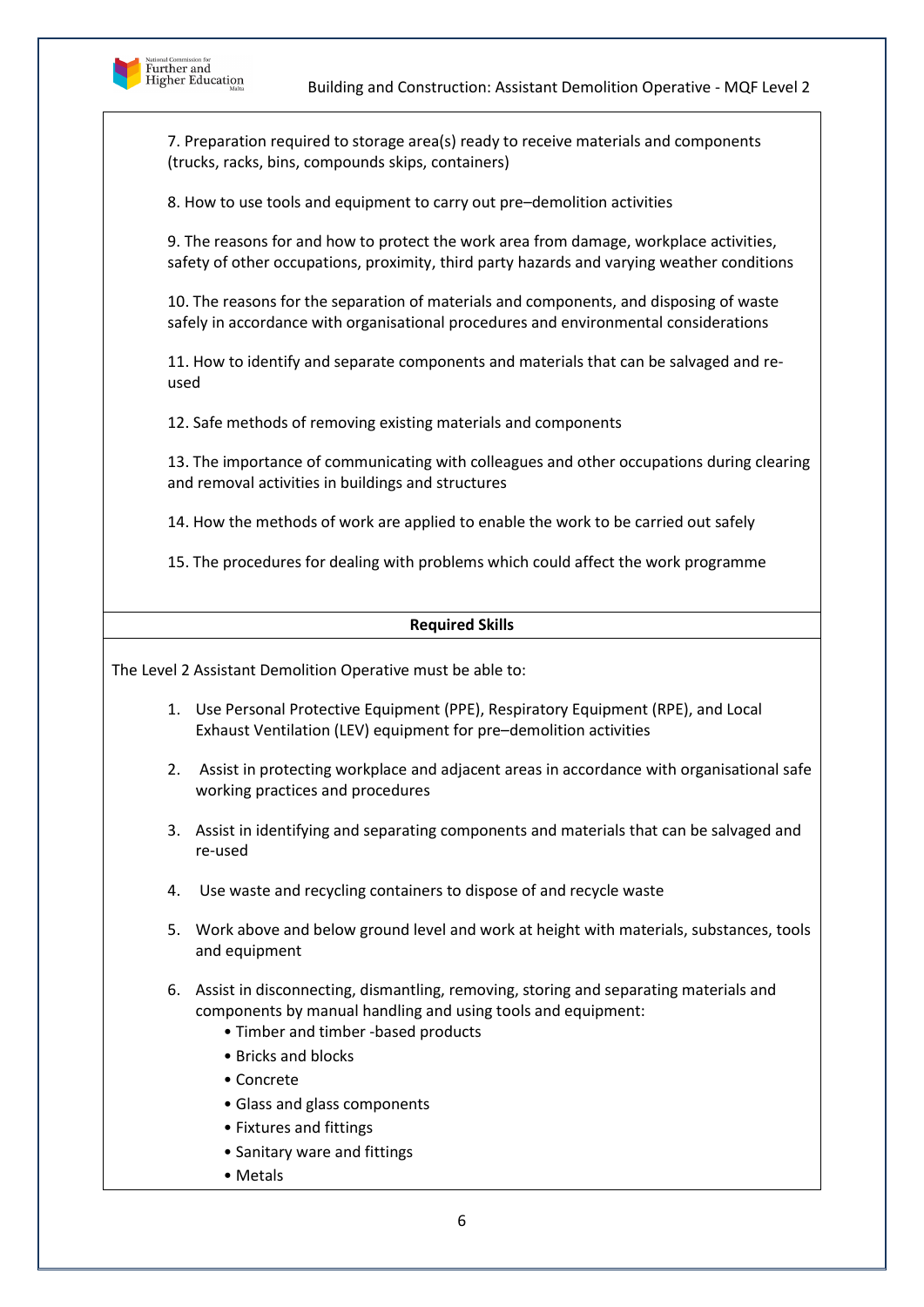

- Steel re-bar
- Mechanical and electrical equipment
- 7. Use demolition tools and equipment such as; hand tools, portable power tools and ancillary equipment following instructions
- 8. Follow organisational procedures in case of fire, accidents, spillages and equipment failure
- 9. Assist in carrying out hazard identification and take appropriate action within the limits of their own authority
- 10. Safely store tools and equipment for separating materials and components for pre– demolition activities

11. Communicate with colleagues and line management to carry out safe and productive working practices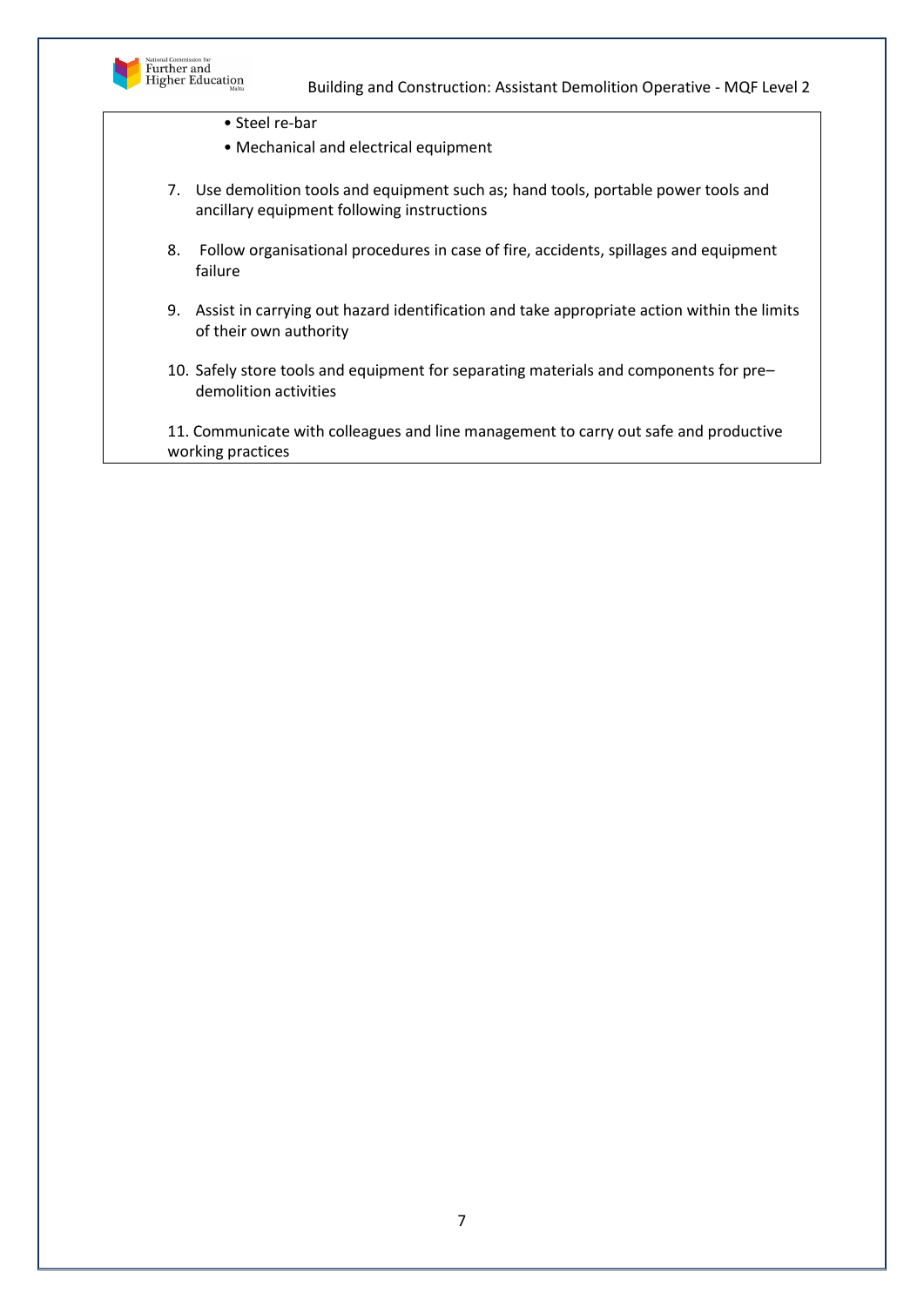

## **DEM23 - Assist in operating handheld power tools and equipment in the workplace**

This unit lists the knowledge and skills required by a person holding this position to carry out activities in operating powered plant and equipment in the workplace.

Upon completion of this unit the person carrying out this work will possess the necessary knowledge and skills to assist in preparing, positioning and setting up the portable powered plant, tools and equipment for work, in carrying out pre and post use functional checks and in operating, using and controlling the tools and equipment in accordance with work requirements, organisational procedures, and superiors' instructions.

#### **Performance Criteria**

The candidate must have the necessary knowledge and skills to:

- 1. Assist in setting up and using powered plant and equipment and portable power tools as instructed
- 2. Carry out safe working practices as instructed
- 3. Identify and recognize the different portable powered plant and equipment, power source, fuels lubricants and consumables
- 4. Assist in setting up and in operating portable powered plant, tools and equipment to carry out various work activities

#### **Required Knowledge**

The Level 2 Assistant Demolition Operative must know and state:

- 1. The types of information applicable to the operation and use of powered plant and equipment and portable power tools, according to organisational instructions
- 2. The health and safety requirements associated with using powered plant and equipment and portable power tools - e.g. different power sources and attachments
- 3. The protective clothing and equipment to be worn (PPE and RPE) when using powered plant and portable power tools
- 4. Basic safety principles that need to be carried out on portable power tools prior to connecting to supply source
- 5. The actions to be taken if powered plant equipment and power tools are found to be faulty or defective
- 6. The different types of basic powered plant, portable plant and attachments and how they are prepared and set up for use
- 7. Basic operating procedures for starting and stopping different power sources engines; pneumatic, hydraulic, electrical and cordless powered tools and equipment
- 8. The necessary precautions to be taken to prevent injury when using hand held portable power tools
- 9. Basic maintenance requirements to items of powered plant and equipment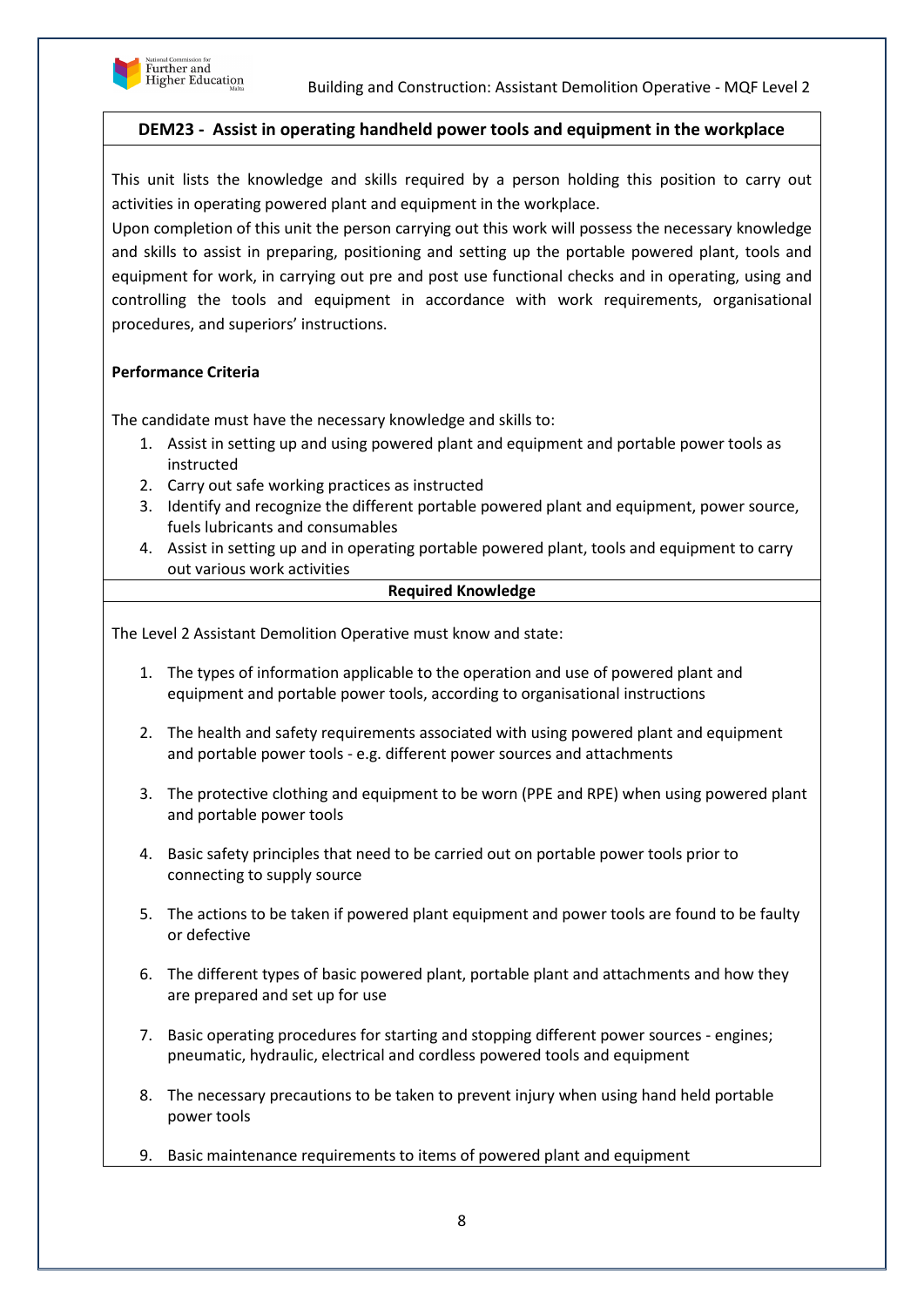

10. Different types of fuels, lubricants and coolants used on powered plant and equipment

11. How to identify and select the correct item of powered plant and equipment/portable power tool

#### **Required Skills**

The Level 2 Assistant Demolition Operative must be able to:

- 1. Follow instructions for the safe use and operation of powered plant and equipment
- 2. Conform with organisational instructions and procedures related to the work being undertaken
- 3. Use the correct PPE and RPE when operating plant, equipment and portable power tools
- 4. Follow instructions to carry out functional and safety checks of plant equipment and portable power tools and equipment prior to use
- 5. Report faults and defects with plant and equipment in accordance with organisational procedures
- 6. Follow instructions to select, prepare and set up powered plant and equipment and their associated cables, hoses, tooling for work activities cables/hoses, tooling for operation;
- 7. Follow instructions to select, prepare and set up portable power tools and their associated tooling and attachments to carry out work activities
- 8. Remove and fit abrasive wheels and discs, securing accessories and tool attachments as may be instructed and under supervision
- 9. Carry out pre and post start checks on powered plant equipment and portable power tools as may be instructed and under supervision
- 10. Replenish fuels, lubricants and fluids as may be instructed and under supervision
- 11. Carry out basic maintenance to plant equipment, portable power tools and attachments as may be instructed and under supervision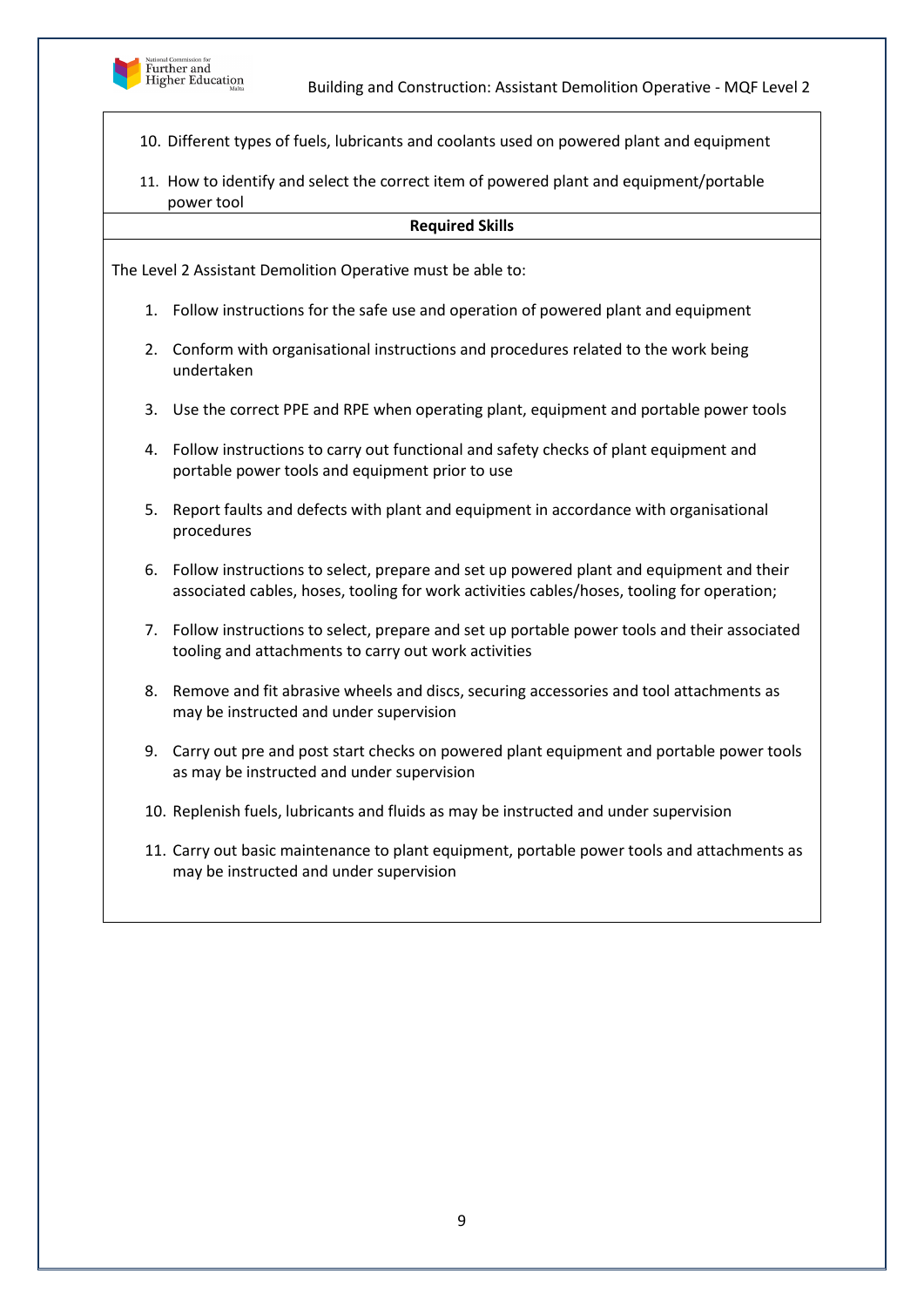

# **DEM24 - Assist in demolishing and dismantling existing structures (by hand) in the workplace**

This unit lists the knowledge and skills required by a person holding this position to carry out activities in demolishing/dismantling existing structures in the workplace.

Upon completion of this unit the persons carrying out this work will possess the necessary knowledge and skills to assist in demolishing and/or dismantling brick, masonry, concrete and steel structures safely for disposal and/or recycling in accordance with work requirements, organisational procedures, and supervisors' instructions.

# **Performance Criteria**

The candidate must have the necessary knowledge and skills to:

- 1. Acknowledge given information relating to the requirements for demolishing and dismantling existing structures
- 2. Follow safe working practices in accordance with organisational requirements
- 3. Recognize and identify materials and tools to carry out demolition and dismantling work activities
- 4. Assist in carrying out demolishing/dismantling tasks to existing structures under supervision
- 5. Follow instructions to reduce the risk of damage in the workplace and surrounding areas
- 6. Conform to organisational instructions to carry out the work efficiently, productively and to specification

#### **Required Knowledge**

The Level 2 Assistant Demolition Operative must know and state:

- 1. The different types of organisational information, method statements, risk assessments, oral and written instructions, procedures and specifications
- 2. The organisation's reporting procedures for inaccurate information
- 3. The importance of risk assessments
- 4. Their own responsibilities under current legislation and organisational requirements whilst carrying out manual demolition activities
- 5. The purpose of health and safety equipment and the reasons for why and when it needs to be used for collective and personal protective measures,
- 6. The different types of Personal Protective equipment (PPE), respiratory protective equipment (RPE)
- 7. The potential hazards and risks associated with demolition and dismantling of structures: working at height, dust, manual handling
- 8. The organisational procedures to follow and who to report to on the discovery of hazardous materials, such as an asbestos containing material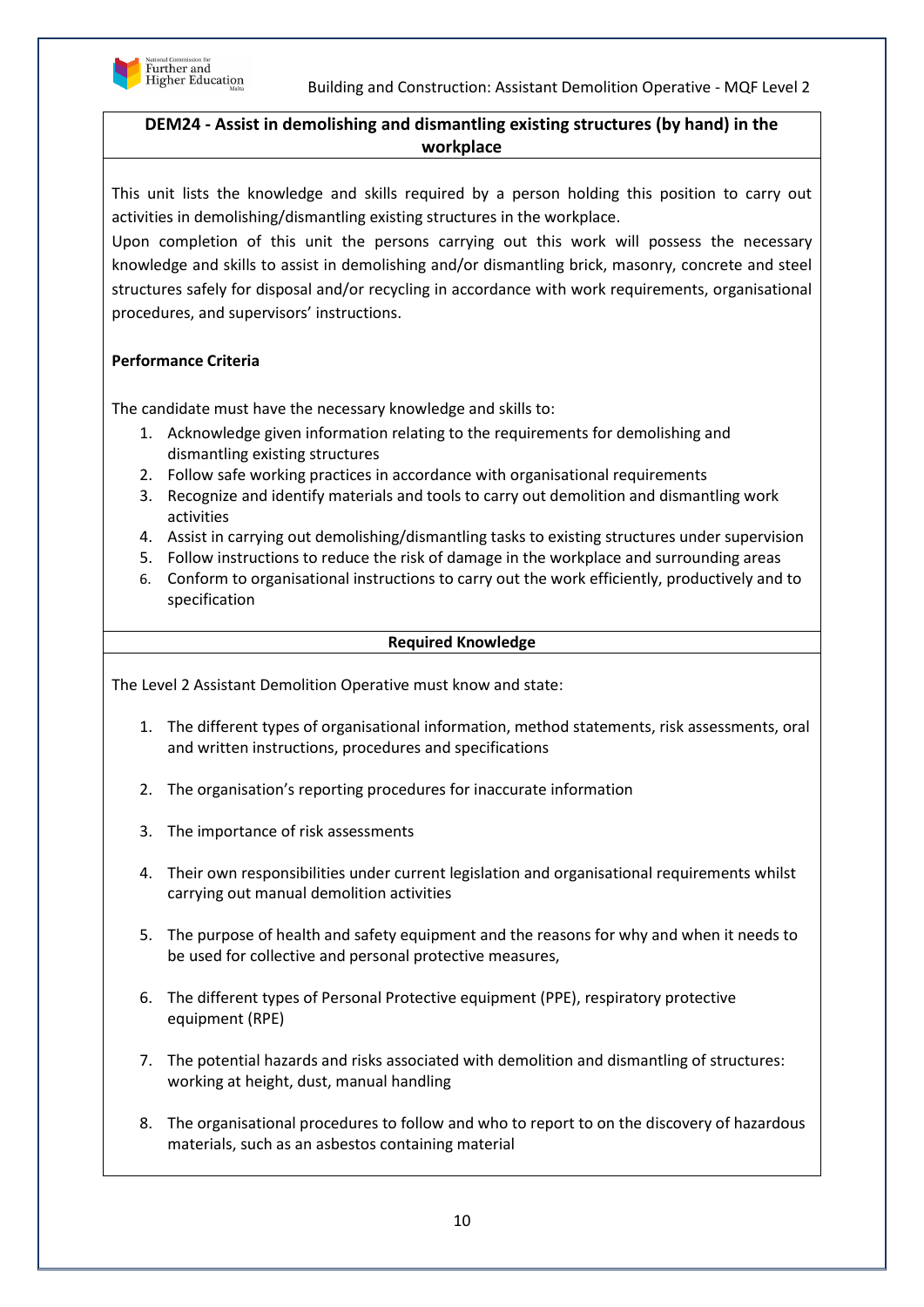

9. The organizational procedures for responding to fire, spillages, injuries and other workrelated hazards

10. The different types of tools and equipment required to carry out the demolition and dismantling work manually, such as: portable powered equipment, power tools, hand tools, ancillary equipment

- 11. Procedures to maintain tools and equipment to carry out demolition and dismantling activities
- 12. The reasons for protecting the work area from damage, erecting barriers, sheeting, exclusion zones
- 13. The reasons for the salvaging and separation of different materials and components
- 14. The basic procedures for disposing of waste safely in accordance with organisational procedures and environmental considerations
- 15. The importance of visually inspecting structures prior to work commencing and during the demolition process
- 16. The basic methods used for manually demolishing and dismantling buildings, structures and associated materials
- 17. Procedures for suppressing and controlling dust on site and surrounding area(s
- 18. Procedure to determine the correct basic stripping sequence
- 19. The importance of communicating with colleagues and other occupations when carrying out manual demolition activities in buildings and structures
- 20. How the methods of work are applied to enable the work to be carried out safely and to specification
- 21. Procedures for dealing with problems which could affect the work programme

#### **Required Skills**

The Level 2 Assistant Demolition Operative must be able to:

- 1. Follow instructions to interpret and obtain appropriate information from method statements, risk assessments, drawings, organisational procedures and specification
- 2. Conform with organisational procedures and instructions
- 3. Report any inaccuracies with information to the appropriate person/s
- 4. Follow organisational requirements and superiors' instructions for official guidance
- 5. Assist in the use of health and safety control equipment, tools, equipment and access